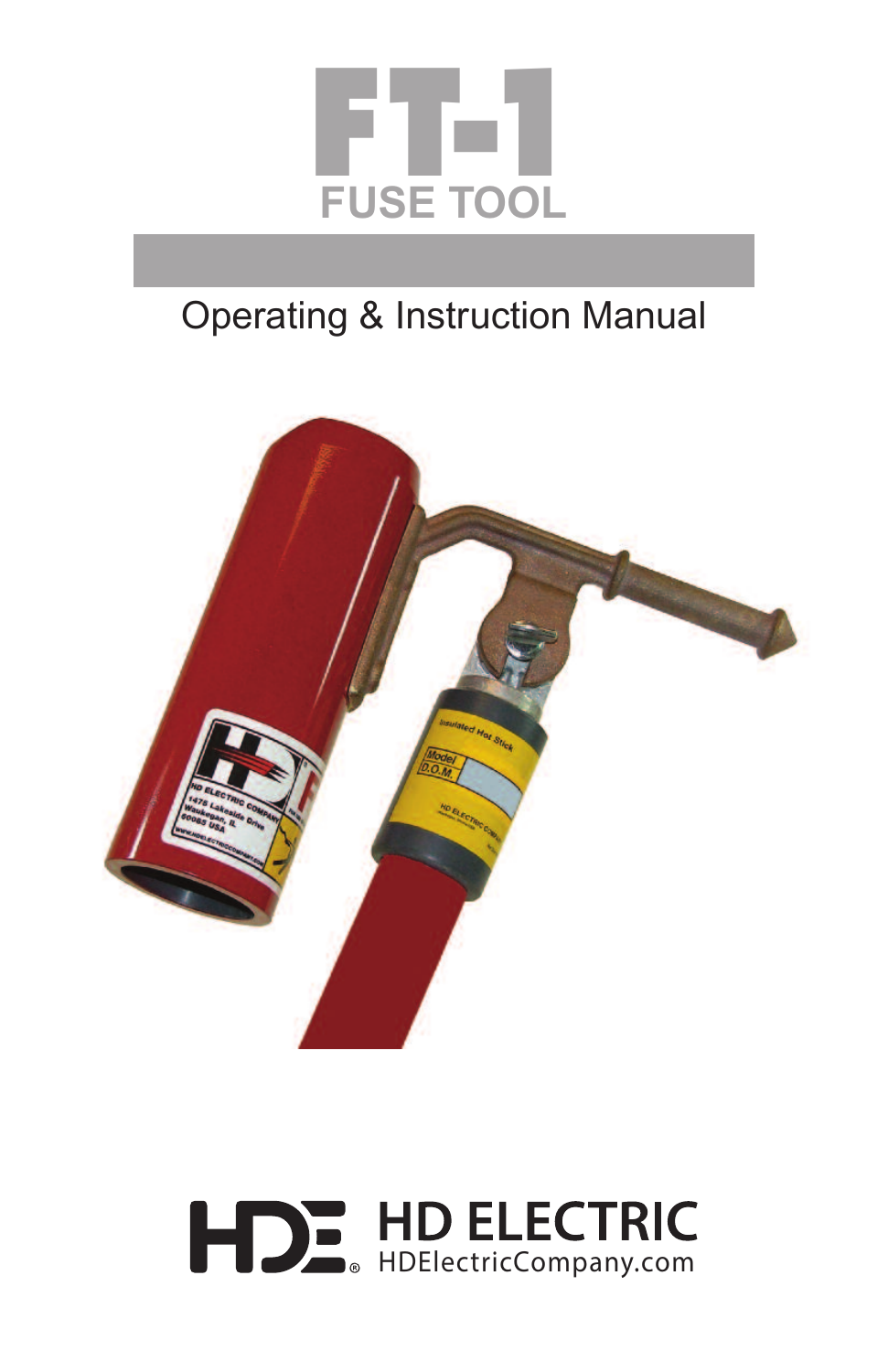### GENERAL DESCRIPTION

The FT-1 Fuse Tool is designed to assist the installation and removal of most cutout type overhead fuse links. It is constructed of a corrosion resistant bronze alloy switch hook, heavy duty schedule 80 PVC fuse receiver and stainless steel fasteners.

The FT-1 provides greater control of the fuse link during installation and removal. The cylindrical fuse receiver is slotted for clearance of the fuse link ring. When removing a fuse link, the FT-1 minimizes the risk of dropping the fuse link by capturing the link in the receiver. The receiver maintains the fuse link in the direction of the force exerted to dislodge the fuse link from the cutout trunnion. When installing a fuse link, the slotted receiver on the FT-1 improves installation onto the cutout trunnion by maintaining the orientation of the fuse link.

### OPERATING INSTRUCTIONS

- 1. Inspect the FT-1 for damage prior to and after each use. If damage is suspected, do not use and remove from service.
- 2. Follow all OSHA and company work rules and procedures at all times.
- 3. Use of a hot stick is required. Install the FT-1 on a company approved hot stick designed for the application and use intended.
- 4. Affix the FT-1 at the universal spline to the universal spline of the hot stick with the switch hook oriented at the top. Affix securely.
- 5. Use the switch hook to open and close the cutout. After the cutout is opened, remove the fuse link by sliding it into the fuse receiver of the FT-1. Place a new fuse link into the FT-1 fuse receiver, install the fuse link in the cutout trunnion and close the cutout to complete the installation.



**WARNING:** The use of a hot stick is required. To be used by trained professionals with knowledge of high voltage electrical systems. Read all instructions, product labeling and follow company safety practices and OSHA regulations.

**DANGER:** Misuse or abuse of this product can lead to severe injury or death.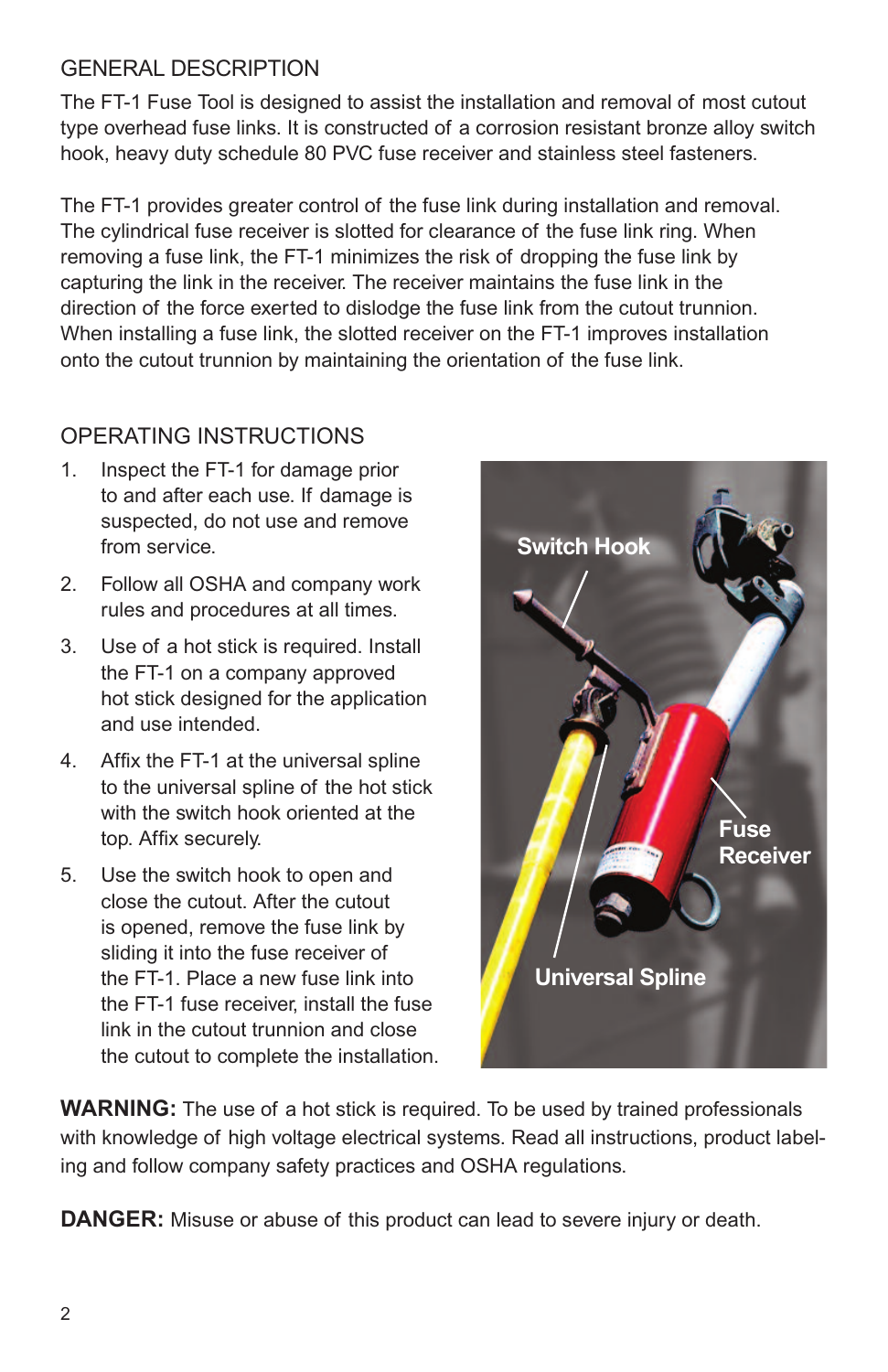#### CARE AND MAINTENANCE

Periodic regular maintenance is required. Keep the FT-1 clean and dry. The FT-1 should be kept clean and free of dirt, contamination and marking.

### CLEANING INSTRUCTIONS

To clean the FT-1 wipe with a damp cloth with water. Do not use harsh chemicals or solvents.

### REPAIRS

If any damage is found please contact us at 800-435-0786 to arrange for service.

MANUFACTURING LOCATION HD Electric • Southaven, MS, 38672 USA